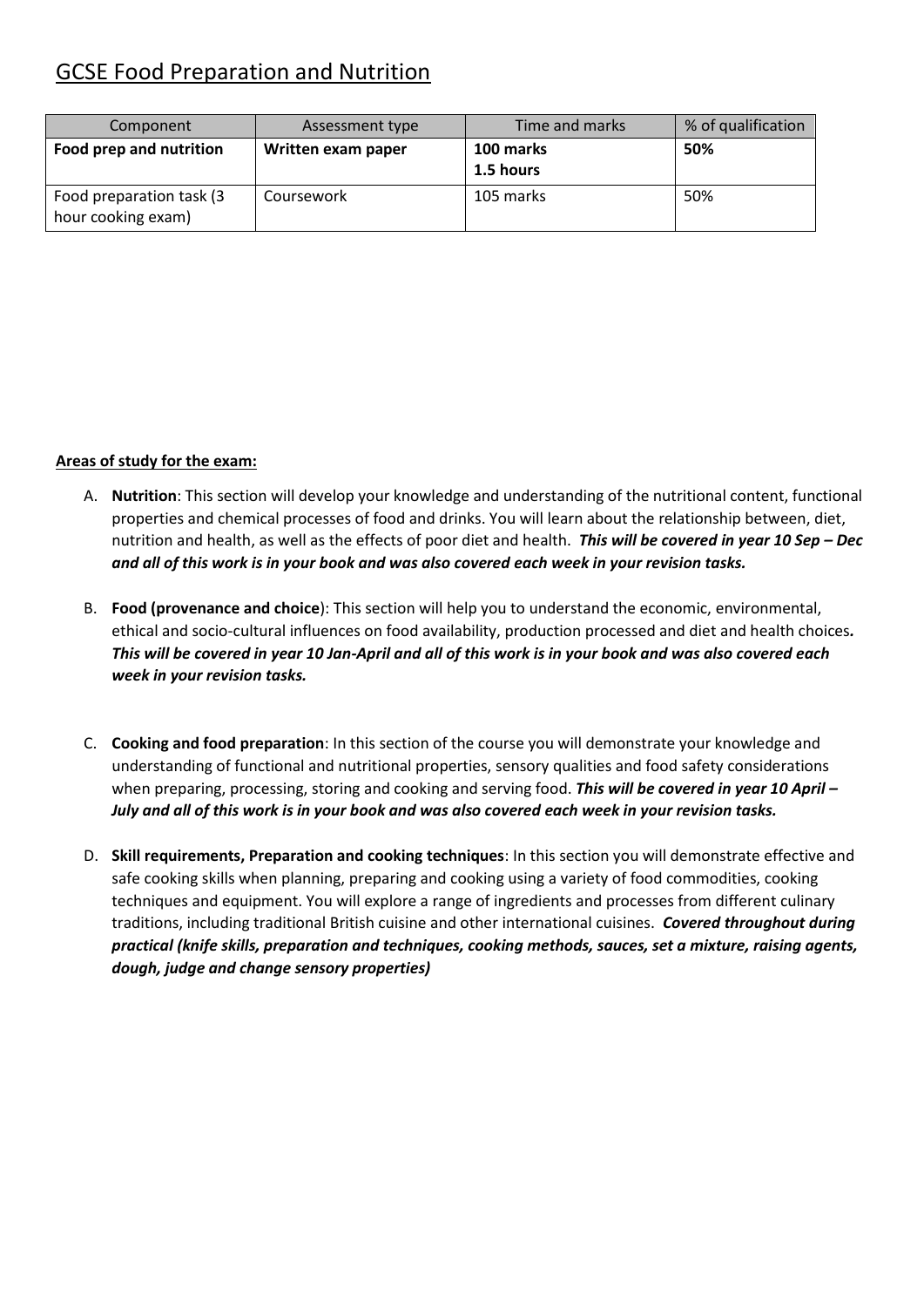|                 | <b>amazon</b> <sub>co.uk</sub><br>food preparation and nutrition revision quide<br>Books *                                                                                                                                                                                                                                                                                                                                                                                                                                                                                                                                                                                                                                                                                                 |
|-----------------|--------------------------------------------------------------------------------------------------------------------------------------------------------------------------------------------------------------------------------------------------------------------------------------------------------------------------------------------------------------------------------------------------------------------------------------------------------------------------------------------------------------------------------------------------------------------------------------------------------------------------------------------------------------------------------------------------------------------------------------------------------------------------------------------|
| <b>Revision</b> | Shop by<br>Today's Deals Gift Cards & Top Up Sell Help<br>Your Amazon.co.uk<br><b>Department</b>                                                                                                                                                                                                                                                                                                                                                                                                                                                                                                                                                                                                                                                                                           |
|                 | <b>Advanced Search</b><br><b>Top New Releases</b><br><b>Best Sellers</b><br>Deals in Books<br><b>School Books</b><br>Textbooks<br><b>Books Outlet</b><br><b>Children's Books</b><br><b>Books</b><br>Calendars &                                                                                                                                                                                                                                                                                                                                                                                                                                                                                                                                                                            |
| Guide           | My Revision Notes: OCR GCSE Food Preparation and Nutrition and over 2 million other books are availa                                                                                                                                                                                                                                                                                                                                                                                                                                                                                                                                                                                                                                                                                       |
|                 | <sup>«</sup> Back to search results for "food preparation and nutrition revision quide"                                                                                                                                                                                                                                                                                                                                                                                                                                                                                                                                                                                                                                                                                                    |
|                 | My Revision Notes: OCR GCSE Food Preparation and Nutrition (MRN) P<br>by Val Fehners (Author)<br>my revision notes<br><b>食食食食</b> 1 customer review<br><b>OCR GCSE</b><br>See all 2 formats and editions<br>FOOD<br>Kindle Edition<br>Paperback<br>PREPARATION<br>£5.99<br>£8.99<br>AND NUTRITION<br>4 Used from £7.66<br>Read with Our Free App<br>17 New from £6.86<br>Sarley<br>2016<br>Promotion Message 10% Bulk Discount 1 Promotion(s) *<br>Want it delivered by Tuesday, 5 Sep.? Order within 23 hrs 48 mins and choose One-Day Delivery at check<br>Val Fehners<br>Unlock your full potential with this revision quide that will quide you through the content and<br>skills you need to succeed in the OCR GCSE Food Preparation and Nutrition exam.<br>$47$ HODDER<br>Late when |

## Section A: Nutrition Topi c 1 **The relationship between diet and health** • Eatwell guide & portion size of 5 a day (80g / 150ml juice) • Food labelling (traffic light) • Obesity & BMI • CHD, Type 2 diabetes, diverticulitis, osteoporosis, dental health, anaemia, cholesterol • Guidelines on fish intake GCSE POD AND YOUR BOOKS <https://www.nhs.uk/live-well/eat-well/the-eatwell-guide/> <https://www.nhs.uk/live-well/eat-well/how-to-read-food-labels/> <https://www.nutrition.org.uk/healthyliving/healthissues.html> <https://www.nhs.uk/live-well/eat-well/fish-and-shellfish-nutrition/> [https://www.youtube.com/watch?v=OZOIEYQ0axo&list=PLXVl8Mt9AJ\\_qlI4FVE41vterGuB87YZT1&](https://www.youtube.com/watch?v=OZOIEYQ0axo&list=PLXVl8Mt9AJ_qlI4FVE41vterGuB87YZT1&index=9) [index=9](https://www.youtube.com/watch?v=OZOIEYQ0axo&list=PLXVl8Mt9AJ_qlI4FVE41vterGuB87YZT1&index=9) Topi c 2 **Nutritional and dietary needs of different groups of people Toddlers** • School children **Adolescents Adults** • Pregnancy and breastfeeding (lactating) women • Allergies and intolerance's (gluten - coeliac / lactose / nuts) • Dietary reference values GCSE POD AND YOUR BOOKS <https://www.nutrition.org.uk/healthyliving/lifestages.html> <https://www.nhs.uk/conditions/pregnancy-and-baby/healthy-pregnancy-diet/> <https://www.coeliac.org.uk/home/> <https://www.nhs.uk/conditions/pregnancy-and-baby/breastfeeding-diet/> Topi c 3 **Nutritional needs when selecting recipes and cooking for different groups of people** • Modify a recipe to lower fat, sugar, salt, increase fibre. (Change ingredients or add ingredients, cooking methods, portion size, check labels)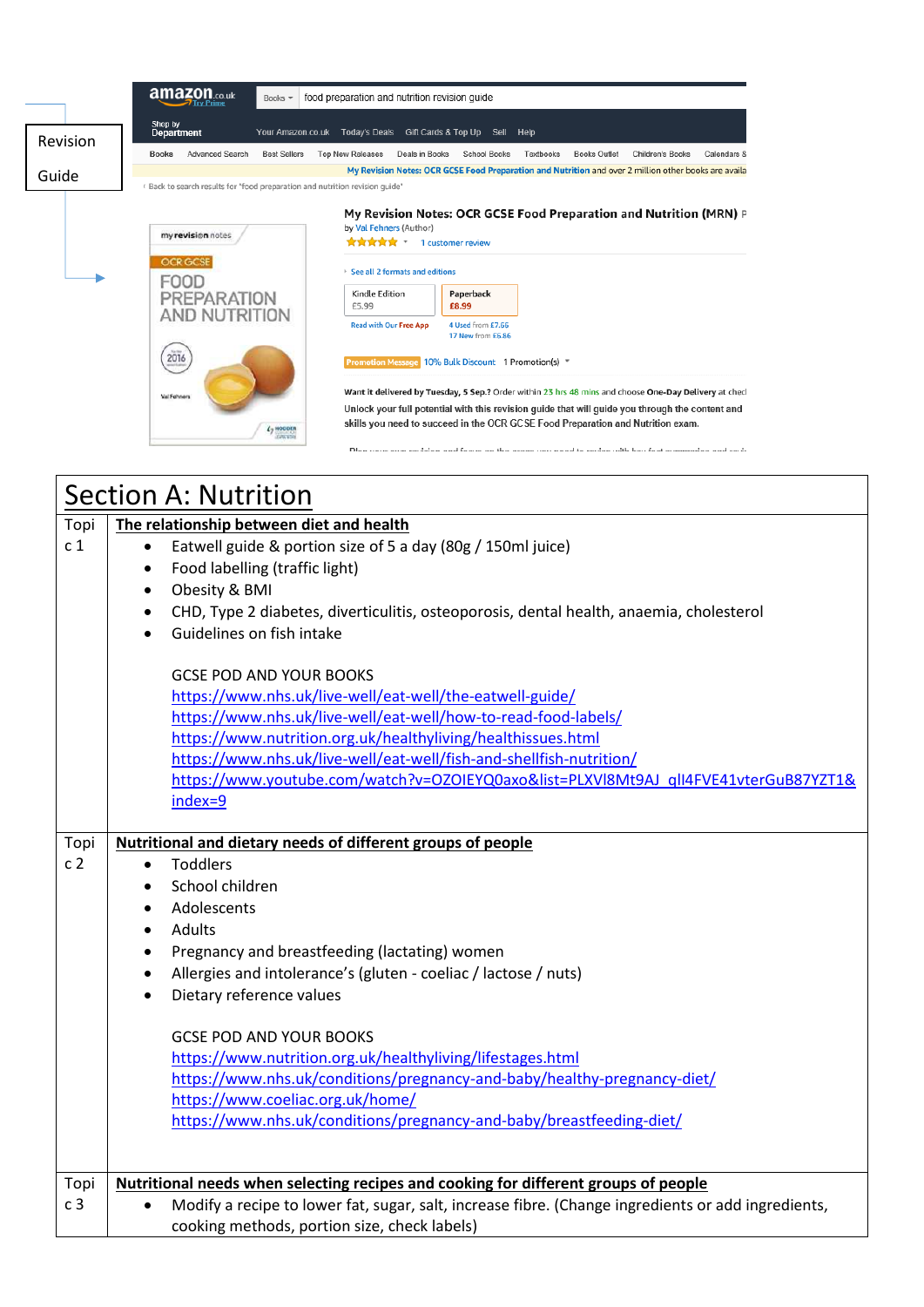|                        | <b>GCSE POD AND YOUR BOOKS</b>                                                                                                                                                                                                                                                                                                                                                                                                                                                                                                                                                                                                                                           |
|------------------------|--------------------------------------------------------------------------------------------------------------------------------------------------------------------------------------------------------------------------------------------------------------------------------------------------------------------------------------------------------------------------------------------------------------------------------------------------------------------------------------------------------------------------------------------------------------------------------------------------------------------------------------------------------------------------|
| Topi<br>c <sub>4</sub> | <b>Energy balance</b><br>Why is energy needed<br>$\bullet$<br>Looking into weight gain / loss<br>$\bullet$<br>Basal metabolic rate / pal<br>$\bullet$<br>Factors that influence energy requirements (gender, age, activity levels, pregnancy and<br>$\bullet$<br>breastfeeding, occupation size and body weight)<br><b>GCSE POD AND YOUR BOOKS</b><br>https://www.youtube.com/watch?v=VEQaH4LruUo                                                                                                                                                                                                                                                                        |
| Topi                   | <b>Macronutrients - Carbohydrates</b>                                                                                                                                                                                                                                                                                                                                                                                                                                                                                                                                                                                                                                    |
| c <sub>5</sub>         | Simple sugars (monosaccharide = glucose and disaccharide = lactose). Broken down quickly by<br>body<br>Complex (polysaccharide = starch and NSP non starch polysaccharide = FIBRE). Broken down slowly<br>$\bullet$<br>by the body.<br>Fibre 30g per day, not digested by the body, cleans bacteria from wall of intestines. Constipation<br>and diverticular disease.<br>Sources of fibre = FRUIT AND VEGETABLES. Insoluble and soluble.<br><b>GCSE POD AND YOUR BOOKS</b><br>https://www.nutrition.org.uk/nutritionscience/nutrients-food-and-ingredients/carbohydrate.html                                                                                            |
|                        |                                                                                                                                                                                                                                                                                                                                                                                                                                                                                                                                                                                                                                                                          |
| Topi<br>c <sub>6</sub> | <b>Macronutrients - Fats</b><br>Saturated and unsaturated - the difference<br>$\bullet$<br>Omega 3<br>$\bullet$<br>Source of fat, function of fat, deficiency of fat<br>$\bullet$<br>Reducing fat in your diet - how?<br><b>GCSE POD AND YOUR BOOKS</b><br>https://www.nutrition.org.uk/nutritionscience/nutrients-food-and-ingredients/fat.html                                                                                                                                                                                                                                                                                                                         |
| Topi<br>c <sub>7</sub> | <b>Macronutrients - Proteins</b><br>Amino acids, HBV/LBV, Food combining, sources of protein, function of proteins (energy, growth<br>$\bullet$<br>and repair) deficiency of protein (stunted growth)<br><b>GCSE POD AND YOUR BOOKS</b><br>https://www.nutrition.org.uk/nutritionscience/nutrients-food-and-ingredients/protein.html                                                                                                                                                                                                                                                                                                                                     |
| Topi<br>c <sub>8</sub> | <b>Micronutrients - Vitamins</b><br>Fat soluble (A, D, E, K) Function / sources / deficiency<br>$\bullet$<br>Water Soluble (B & C) Function / sources / deficiency<br>How to prevent the loss of water soluble vitamins when cooking<br>٠<br>Fortification (adding of vitamins and minerals to foods)<br>$\bullet$<br><b>GCSE POD AND YOUR BOOKS</b><br>https://www.nutrition.org.uk/nutritionscience/nutrients-food-and-ingredients/vitamins.html<br>https://www.bbc.co.uk/bitesize/guides/zmqth39/test<br>https://www.bbc.co.uk/bitesize/guides/zmqth39/revision/1<br>https://www.youtube.com/watch?v=wHH39VJEh9E&list=PLXVl8Mt9AJ_qlI4FVE41vterGuB87YZT1<br>&index=14 |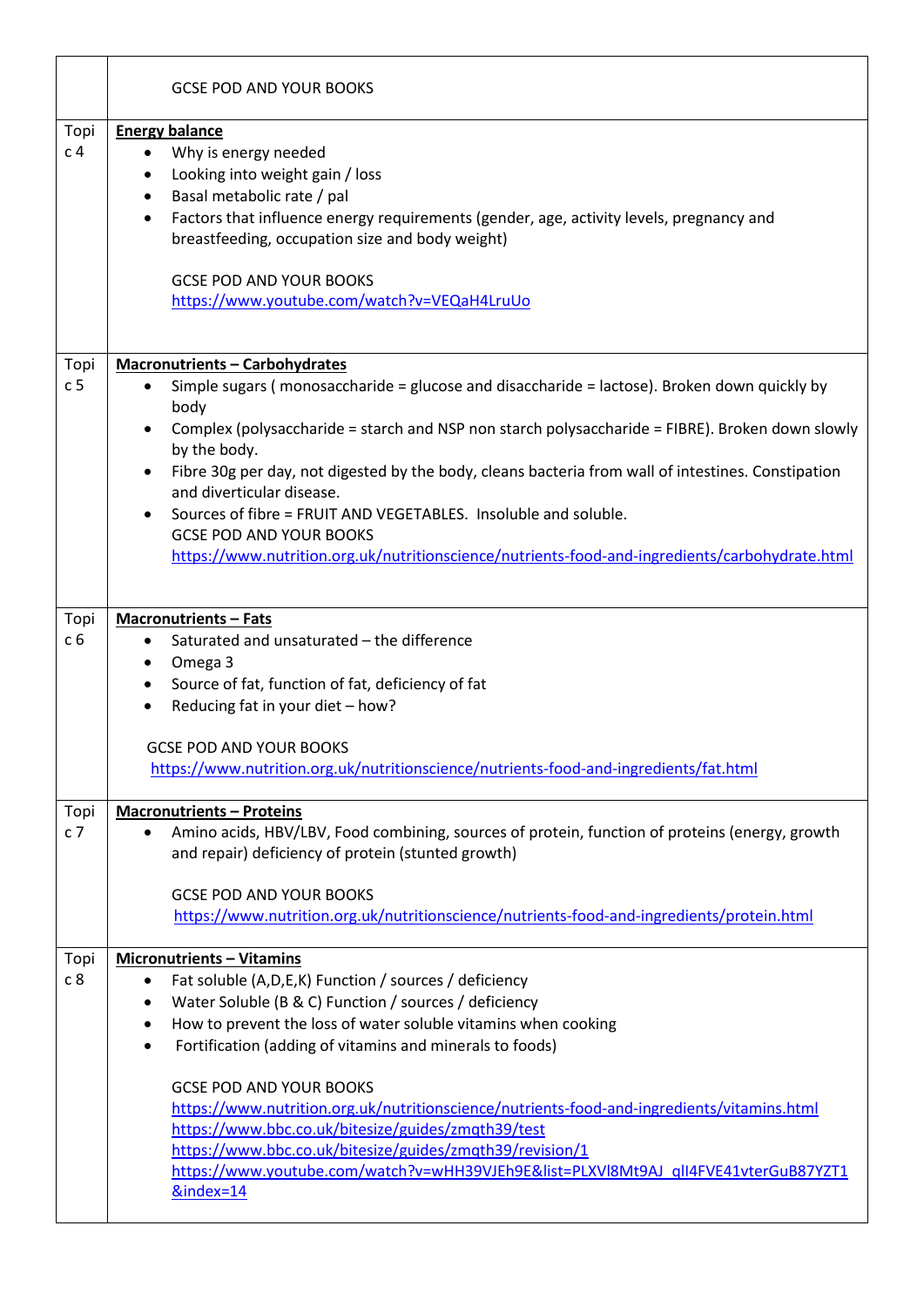| Topi            | Micronutrients – Minerals, function / deficiency and sources                                                 |
|-----------------|--------------------------------------------------------------------------------------------------------------|
| c 9             | Iron<br>$\bullet$                                                                                            |
|                 | Calcium<br>$\bullet$                                                                                         |
|                 | Sodium (salt)                                                                                                |
|                 | Fluoride                                                                                                     |
|                 |                                                                                                              |
|                 | <b>GCSE POD AND YOUR BOOKS</b>                                                                               |
|                 | https://www.nhsinform.scot/healthy-living/food-and-nutrition/eating-well/vitamins-and-minerals               |
| Topi            | <b>Water</b>                                                                                                 |
| c <sub>10</sub> | What does water do in the body (regulates body temp, helps kidneys flush out toxins, stops skin<br>$\bullet$ |
|                 | from being dry)                                                                                              |
|                 | Lack of water and dehydration (confusion, headaches, dark urine)<br>$\bullet$                                |
|                 | YOUR BOOKS                                                                                                   |
|                 | https://www.everydayhealth.com/water-health/water-body-health.aspx                                           |
|                 |                                                                                                              |
| Topi            | Nutrients in food - the nutrients found in                                                                   |
| c <sub>11</sub> | Eggs<br>$\bullet$                                                                                            |
|                 | Wheat<br>$\bullet$                                                                                           |
|                 | <b>Fruit and Vegetables</b>                                                                                  |
|                 | Milk<br>$\bullet$                                                                                            |
|                 | Meat (muscle fibres and tenderising, meat, offal, poultry)                                                   |
|                 | Fish (white / oily / shell)<br>$\bullet$                                                                     |
|                 | Alternative protein foods (quorn and tofu)<br>$\bullet$                                                      |
|                 | Fats and oils<br>$\bullet$                                                                                   |
|                 | YOUR BOOKS                                                                                                   |
|                 | https://www.bbcgoodfood.com/howto/guide/ingredient-focus-eggs                                                |
|                 | https://www.waitrose.com/ecom/shop/browse/groceries/fresh and chilled/milk butter and eggs/milk              |
|                 | https://www.nhs.uk/live-well/eat-well/meat-nutrition/                                                        |
|                 | https://www.quorn.co.uk/                                                                                     |
|                 |                                                                                                              |

|                | Section B: Food                                                                                                                                                                                                                                                                                                                                                                                                                                                                                                                                            |  |
|----------------|------------------------------------------------------------------------------------------------------------------------------------------------------------------------------------------------------------------------------------------------------------------------------------------------------------------------------------------------------------------------------------------------------------------------------------------------------------------------------------------------------------------------------------------------------------|--|
| Topi           | Food source and supply                                                                                                                                                                                                                                                                                                                                                                                                                                                                                                                                     |  |
| c <sub>1</sub> | Cereals and what they are used for (wheat, rice, oats, barley, rye - known as staple foods)<br>Sugar cane and sugar beet (difference) honey and maple syrup<br>Fruits (citrus, soft/berry / hard)<br>Vegetables (leaves, fruit, roots, flowers, tubers, seeds / pods)<br>$\bullet$<br>Seasonality of fruit and vegetables<br>$\bullet$<br>Intensive farming VS organic / free range<br>$\bullet$<br>Fish farming – advantages and disadvantages<br>$\bullet$<br>Fishing methods (trawling, harpooning etc) and sustainable fishing (MSC LOGO)<br>$\bullet$ |  |
|                | <b>GCSE POD AND YOUR BOOKS</b><br>https://www.organics.org/organic-farming-vs-intensive-farming/<br>https://www.hollandandbarrett.com/the-health-hub/food-drink/nutrition/eating-seasonally/<br>https://www.britishsugar.co.uk/about-sugar/how-sugar-is-made<br>https://wiki.kidzsearch.com/wiki/Staple food<br>https://www.jamieoliver.com/features/fish-farming-pros-cons/                                                                                                                                                                               |  |
| Topi           | <b>Food processing and production</b>                                                                                                                                                                                                                                                                                                                                                                                                                                                                                                                      |  |
| c <sub>2</sub> | Primary and secondary processing                                                                                                                                                                                                                                                                                                                                                                                                                                                                                                                           |  |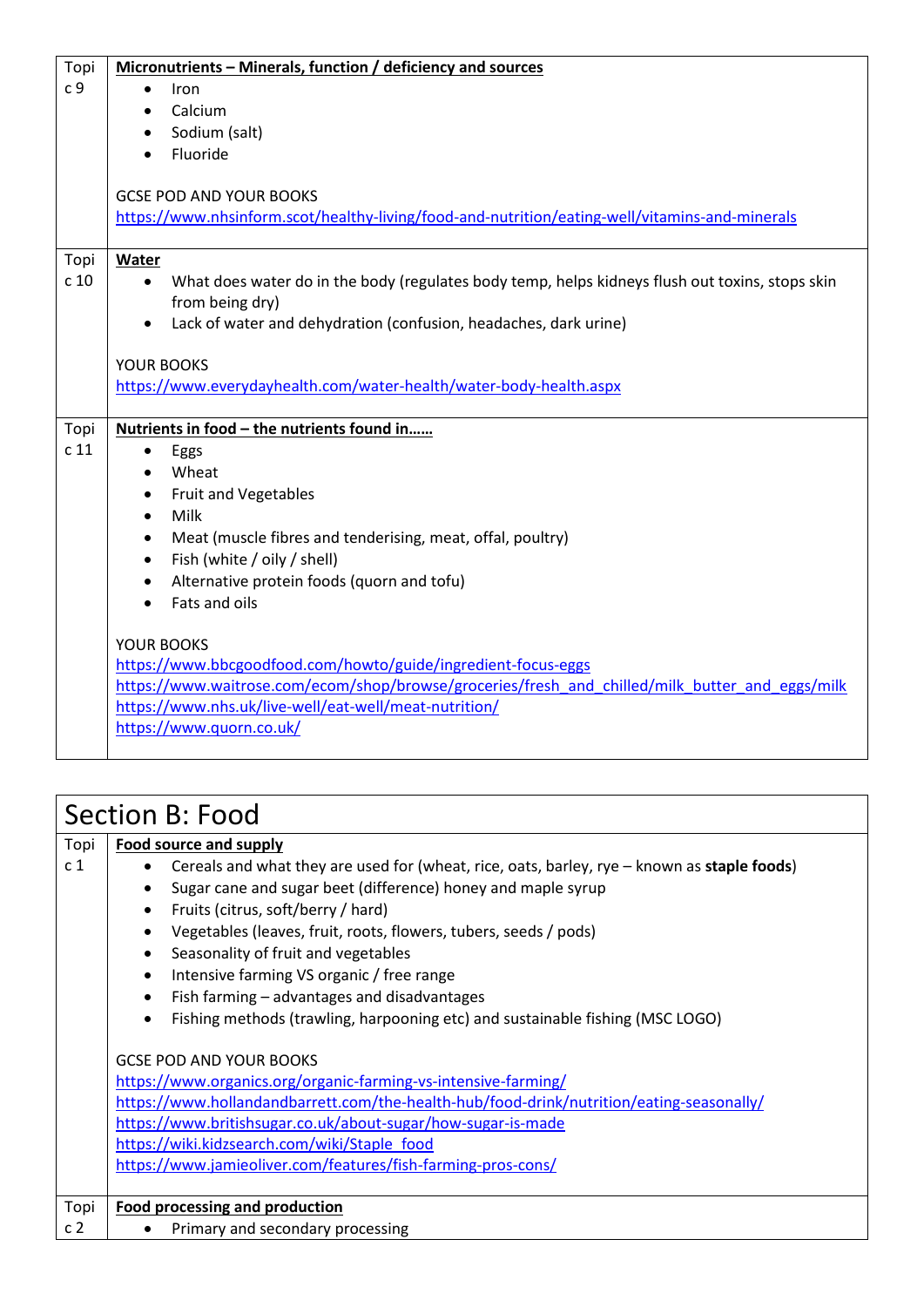|                        | Milk (pasteurisation, homogenisation, UHT milk, channel island milk)                                                                                                                                                                                          |
|------------------------|---------------------------------------------------------------------------------------------------------------------------------------------------------------------------------------------------------------------------------------------------------------|
|                        | Flour and bread making                                                                                                                                                                                                                                        |
|                        | Making pasta (00 FLOUR, knead for strong gluten, extruder)<br>$\bullet$                                                                                                                                                                                       |
|                        | Butter (churning and addition of salt)<br>٠<br>Cream<br>$\bullet$                                                                                                                                                                                             |
|                        | Yoghurt (pasteurised, homogenised, bacteria added left to become acidic and then fruit /<br>flavourings added)                                                                                                                                                |
|                        | Cheese (pasteurised, homogenised, starter bacteria is added, curds and whey, milled and salt<br>$\bullet$<br>added, left to ripen and mature                                                                                                                  |
|                        | Preservation techniques - how?! Advantages / disadvantages? (canning, freezing, cook chill, MAP,<br>$\bullet$<br>Vacuum, UHT, dehydrating, salt and sugar)                                                                                                    |
|                        | <b>GCSE POD AND YOUR BOOKS</b><br>https://www.youtube.com/watch?v=yDYmVSSh6GE<br>https://www.dairycouncil.co.uk/consumers/industry/how-is-it-made/yogurt<br>https://www.youtube.com/watch?v=OoaQVdSXR48&list=PLXVl8Mt9AJ_qlI4FVE41vterGuB87YZT1&ind<br>$ex=2$ |
| Topi                   | <b>Food security</b>                                                                                                                                                                                                                                          |
| c <sub>3</sub>         | Fairtrade                                                                                                                                                                                                                                                     |
|                        | GM foods (can grow in adverse conditions but long term safety unknown)                                                                                                                                                                                        |
|                        | Food waste (plan meals and use leftovers)<br>٠                                                                                                                                                                                                                |
|                        | Carbon footprint and food miles, local and seasonal foods<br>$\bullet$                                                                                                                                                                                        |
|                        | YOUR BOOKS                                                                                                                                                                                                                                                    |
|                        | https://www.lovefoodhatewaste.com/                                                                                                                                                                                                                            |
|                        | https://www.food.gov.uk/safety-hygiene/genetically-modified-foods                                                                                                                                                                                             |
|                        | https://www.fairtrade.org.uk/                                                                                                                                                                                                                                 |
|                        |                                                                                                                                                                                                                                                               |
| Topi                   | <b>Technological developments to support better health</b>                                                                                                                                                                                                    |
|                        |                                                                                                                                                                                                                                                               |
| c <sub>4</sub>         | Fortification of foods (all flour is fortified with iron by law) but cereals and fruit juice too. Replaces<br>$\bullet$<br>nutrients lost in processing and makes products similar - margarine is fortified with A&D to make                                  |
|                        | it more similar to butter)                                                                                                                                                                                                                                    |
|                        | Use of additives (fierce penguins attack evil frogs) flavourings and colourings, preservatives,<br>٠<br>antioxidants, emulsifiers and enhancers (MSG). think of canning peas - colour is lost, strawberry                                                     |
|                        | yoghurt, flavouring and colours! Hyperactivity and not natural!<br>Prebiotics (yakult)<br>٠                                                                                                                                                                   |
|                        | Functional foods (flora proactive which actively reduces cholesterol)<br>٠                                                                                                                                                                                    |
|                        |                                                                                                                                                                                                                                                               |
|                        | YOUR BOOKS                                                                                                                                                                                                                                                    |
|                        | https://www.food.gov.uk/safety-hygiene/food-additives                                                                                                                                                                                                         |
|                        | https://www.yakult.co.uk/?gclid=EAIaIQobChMI_bvI2YD16AIVn4BQBh1SOA8xEAAYASAAEgITkPD_BwE                                                                                                                                                                       |
|                        | http://news.bbc.co.uk/1/hi/health/6979976.stm                                                                                                                                                                                                                 |
| Topi                   | <b>Culinary traditions</b>                                                                                                                                                                                                                                    |
| c <sub>5</sub>         | Staple foods (widely available, inexpensive, basis for lots of meals, starchy carb)                                                                                                                                                                           |
|                        | British cuisine (roast dinners, fish and chips, apple pie and custard)                                                                                                                                                                                        |
|                        | Chinese, Indian, Italian, Mexican                                                                                                                                                                                                                             |
|                        | Herbs and spices<br>$\bullet$                                                                                                                                                                                                                                 |
|                        | YOUR BOOKS                                                                                                                                                                                                                                                    |
|                        | <b>Factors influencing food choice</b>                                                                                                                                                                                                                        |
| Topi<br>c <sub>6</sub> | Cost, skills, trends, religion, food scares (E-coli, horse meat), health, lifestyle, culture, seasonality.                                                                                                                                                    |
|                        | Religion                                                                                                                                                                                                                                                      |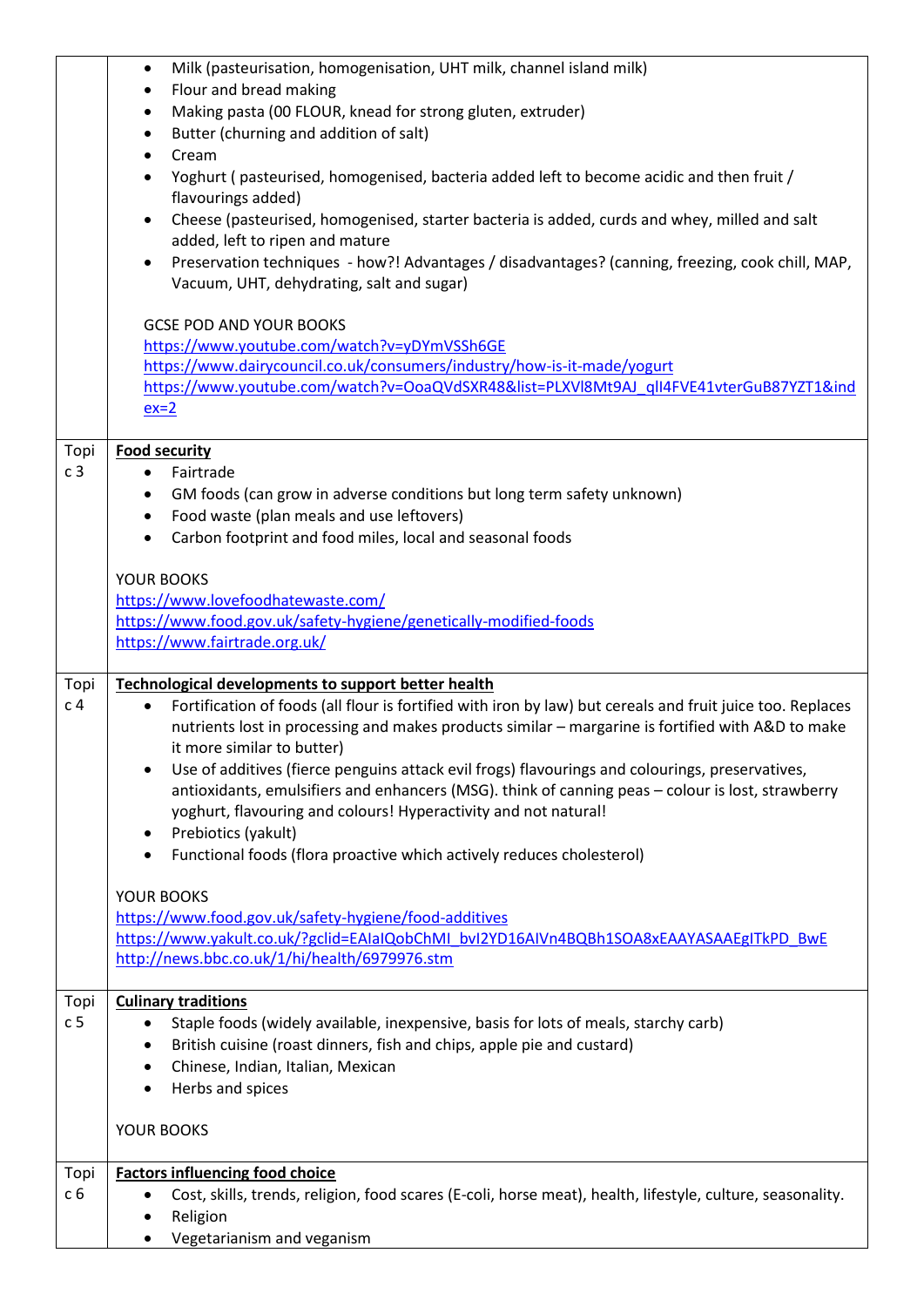[https://www.youtube.com/watch?v=D6eor1wkNFY&list=PLXVl8Mt9AJ\\_qlI4FVE41vterGuB87YZT1&](https://www.youtube.com/watch?v=D6eor1wkNFY&list=PLXVl8Mt9AJ_qlI4FVE41vterGuB87YZT1&index=40) [index=40](https://www.youtube.com/watch?v=D6eor1wkNFY&list=PLXVl8Mt9AJ_qlI4FVE41vterGuB87YZT1&index=40)

[https://www.youtube.com/watch?v=I3gSqWiGqrY&list=PLXVl8Mt9AJ\\_qlI4FVE41vterGuB87YZT1&i](https://www.youtube.com/watch?v=I3gSqWiGqrY&list=PLXVl8Mt9AJ_qlI4FVE41vterGuB87YZT1&index=41) [ndex=41](https://www.youtube.com/watch?v=I3gSqWiGqrY&list=PLXVl8Mt9AJ_qlI4FVE41vterGuB87YZT1&index=41)

<https://www.vegsoc.org/>

|                | Section C: Cooking and food preparation                                                                                                                               |
|----------------|-----------------------------------------------------------------------------------------------------------------------------------------------------------------------|
| Topi           | <b>Food science</b>                                                                                                                                                   |
| c <sub>1</sub> | Why do we cook food? (make it safe, give flavour and colour)                                                                                                          |
|                | Heat transfer (conduction, convection and radiation)<br>Cooking methods (moist methods, dry methods, fat based methods) advantages and<br>$\bullet$                   |
|                | disadvantages of these.                                                                                                                                               |
|                | Loss of water soluble vitamins and how to prevent this<br>$\bullet$                                                                                                   |
|                | Aeration (trapping air - egg whites - albumin - meringues)<br>٠                                                                                                       |
|                | <b>Coagulation</b> (to set - proteins in eggs coagulate when heated - scrambled egg and in meat the<br>$\bullet$<br>meat shrinks and goes harder)                     |
|                | Enzymic browning (apples go brown when in contact with air, water or lemon juice prevent this)<br>٠                                                                   |
|                | Raising agents (chemical = baking powder) (air = sieving, creaming butter and sugar in cake)<br>(steam = water in choux pastry)                                       |
|                | Plasticity (spreadable margarine has more plasticity than butter)                                                                                                     |
|                |                                                                                                                                                                       |
|                | https://www.youtube.com/watch?v=zjyhMzjDaVI&list=PLXVI8Mt9AJ_qlI4FVE41vterGuB87YZT1∈                                                                                  |
|                | $dex=3$                                                                                                                                                               |
|                | https://www.youtube.com/watch?v=bJ7uXScRTWw<br>https://www.youtube.com/watch?v=SLAz3oiMi8Q                                                                            |
|                | https://www.youtube.com/watch?v=0USi4DbRVVQ&list=RD0USi4DbRVVQ&index=1                                                                                                |
|                |                                                                                                                                                                       |
|                |                                                                                                                                                                       |
| Topi<br>C      | <b>Sensory properties</b><br>Sensory tests and how to set one up fairly (paired preference, hedonic, ranking)                                                         |
|                |                                                                                                                                                                       |
|                | YOUR BOOKS                                                                                                                                                            |
|                | https://www.youtube.com/watch?v=zNchJla7G0E&list=PLXVl8Mt9AJ_qlI4FVE41vterGuB87YZT1&i                                                                                 |
|                | $ndex=10$                                                                                                                                                             |
| Topi           | <b>Food safety</b>                                                                                                                                                    |
| c <sub>3</sub> | Conditions needed for food spoilage = Moisture, warmth, time and food.                                                                                                |
|                | Yeasts, moulds and bacteria all require M, W, T, F.                                                                                                                   |
|                | Labelling by law (ingredients, use by or best before date, storage conditions). Low risk foods (dried<br>pasta, sweets) high risk foods (cooked rice and cooked fish) |
|                | Food poisoning, types and why has there been an increase?                                                                                                             |
|                | Storing food (cross contamination) and temperatures                                                                                                                   |
|                | Fridge = $0-5$                                                                                                                                                        |
|                | Danger Zone = $5 - 63$                                                                                                                                                |
|                | Food cooked and checked with a probe = 75                                                                                                                             |
|                | https://www.youtube.com/watch?v=eDUglefygF8&list=PLXVl8Mt9AJ_qlI4FVE41vterGuB87YZT1&i                                                                                 |
|                | $ndex=21$                                                                                                                                                             |
|                | https://www.youtube.com/watch?v=fxncXtUOK1Y&list=PLXVl8Mt9AJ_qlI4FVE41vterGuB87YZT1&i                                                                                 |
|                | $ndex=22$                                                                                                                                                             |
|                | https://www.food.gov.uk/food-safety                                                                                                                                   |